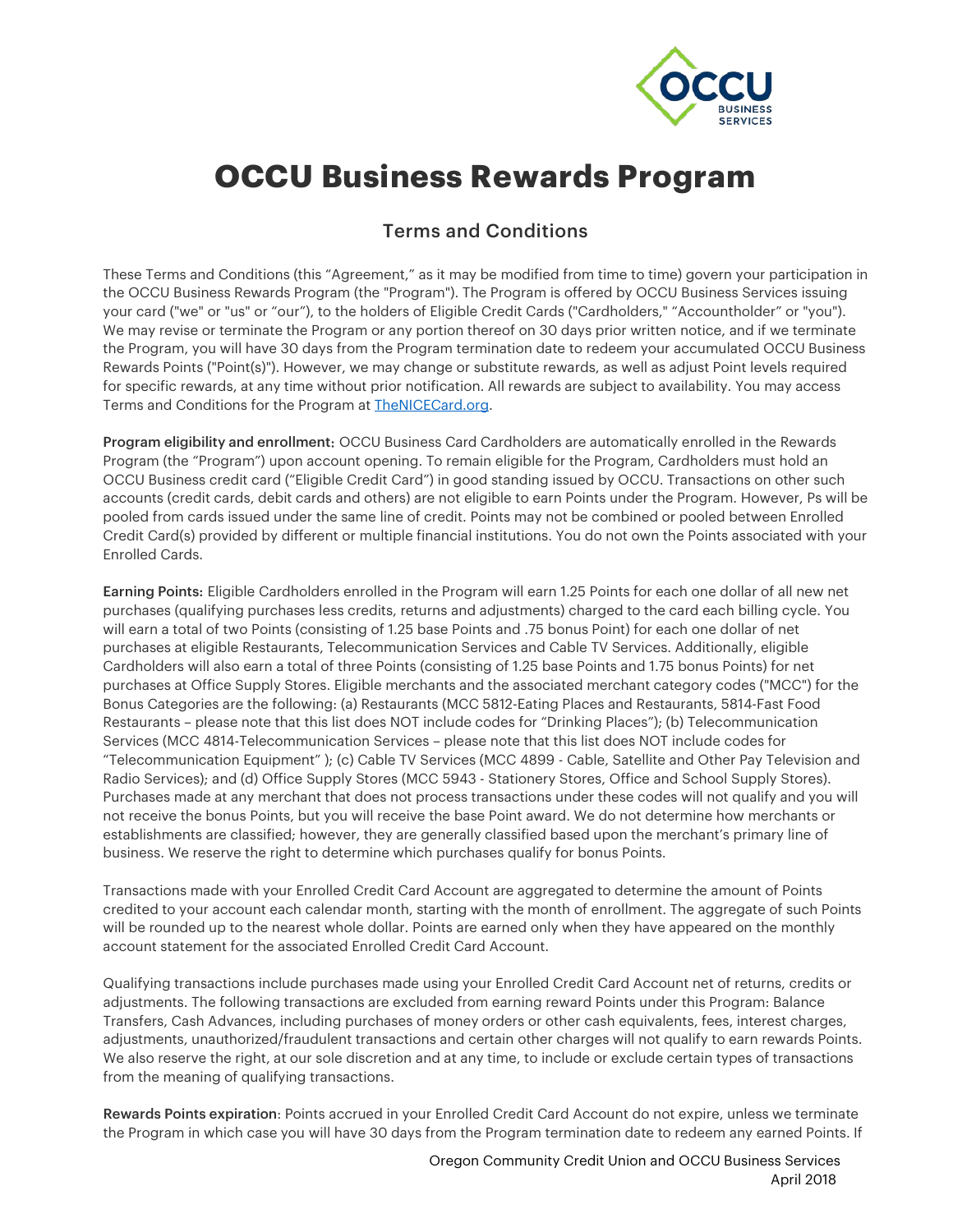

you cancel your enrollment in the Program, for example by closing your card account, any unredeemed Points shall be forfeited immediately upon cancellation. If you have enough Points to be eligible for a reward, you must request the reward prior to giving us notice of the cancellation. There are no exchanges or refunds for unused Points.

Any transaction credits (e.g. returns) applied to your Enrolled Credit Card Account may reduce or eliminate accumulated Points and may result in a negative Point balance. If such credits are applied to your Enrolled Credit Card Account after a reward has been selected that reduces your Point balance below the amount required for such reward, we may suspend delivery of the requested reward, including cancellation of travel reservations. If your Enrolled Credit Card Account has a negative Point balance, any newly earned Points will be used to offset such negative Point balance until such balance has been brought to zero.

If your Enrolled Credit Card Account shows signs of fraud, abuse or misuse relating to the Points Program, we may prohibit you from earning additional Points, prevent your redemption of Points, remove your accrued Points, and we may terminate your participation in the Program immediately.

Rewards Points redemption - Service Center: In order to earn or redeem Points, the Enrolled Credit Card Account must be in good standing. In order for the Enrolled Credit Card Account to be in good standing the Account must be current and open with new charging privileges. All determinations regarding the Accountholder's standing shall be made by OCCU using its sole discretion. If your Enrolled Credit Card Account has been coded delinquent by us you will not be allowed to redeem Points until the Account is returned to good standing, although you may continue to earn Points if the Enrolled Credit Card Account is used. Points will be forfeited and enrollment terminated if any Enrolled Credit Card Account is charged-off.

Rewards Points will generally be available for redemption by the 10th day of the month following the month in which the eligible transaction occurred. Point award records are generally transmitted within one month of the Eligible Transaction; however, on some occasions Point awards may be transmitted earlier or later than that time. Redemption and expiration of Points will be done on a first-in/first-out basis.

Rewards Points may be redeemed by calling the Rewards Service Center at 866.598.1769. Our Service Representatives are available to help redeem Points for Rewards and answer redemption related questions from 6:00 a.m. to 6:00 p.m. (Pacific), seven days a week, excluding federal banking holidays. Subject to some limitations, Points may also be redeemed online at [MyOCCU.org.](http://MyOCCU.org)

Any holder of an Enrolled Credit Card Account may redeem Points, subject to authentication of such holder, as deemed appropriate by the administrators of the Program. Neither we nor our affiliates shall be responsible or bear liability for disagreements between accountholders concerning the use of Points accumulated in the Program.

Points and rewards have no cash value and may not be assigned or pledged to any third party. Accountholder is responsible for any personal tax liability that may be related to participating in the Program and the redemption of any Program Points. Points may not be transferred upon death or as part of domestic relations proceedings.

Rewards are considered fully redeemed once issued. Lost, stolen, expired or otherwise destroyed rewards including, tickets, certificates, gift cards, merchandise or other documents are not re-issuable or replaceable. No change or credit will be issued for unused portions of rewards, unless we notify Accountholder. Points and/or rewards may not be combined with any other discounts, special rates, or promotions including other promotional or discount programs unless otherwise indicated at the time of Point redemption. Rewards may not be redeemed for cash. Allow at least four to six weeks for the redemption of any reward. To redeem rewards, follow instructions in the Program materials provided from time to time. Allow at least four to six weeks for the redemption of any reward. Should we identify errors on the reward site including pricing, Point cost, product type or availability we reserve the right to not honor redemptions related to the error.

Shipping and delivery of rewards: Unless otherwise indicated at the time of redemption, all rewards, including travel rewards, will be sent to the address associated with the Enrolled Credit Card Account. Delivery of rewards may not

> Oregon Community Credit Union and OCCU Business Services April 2018